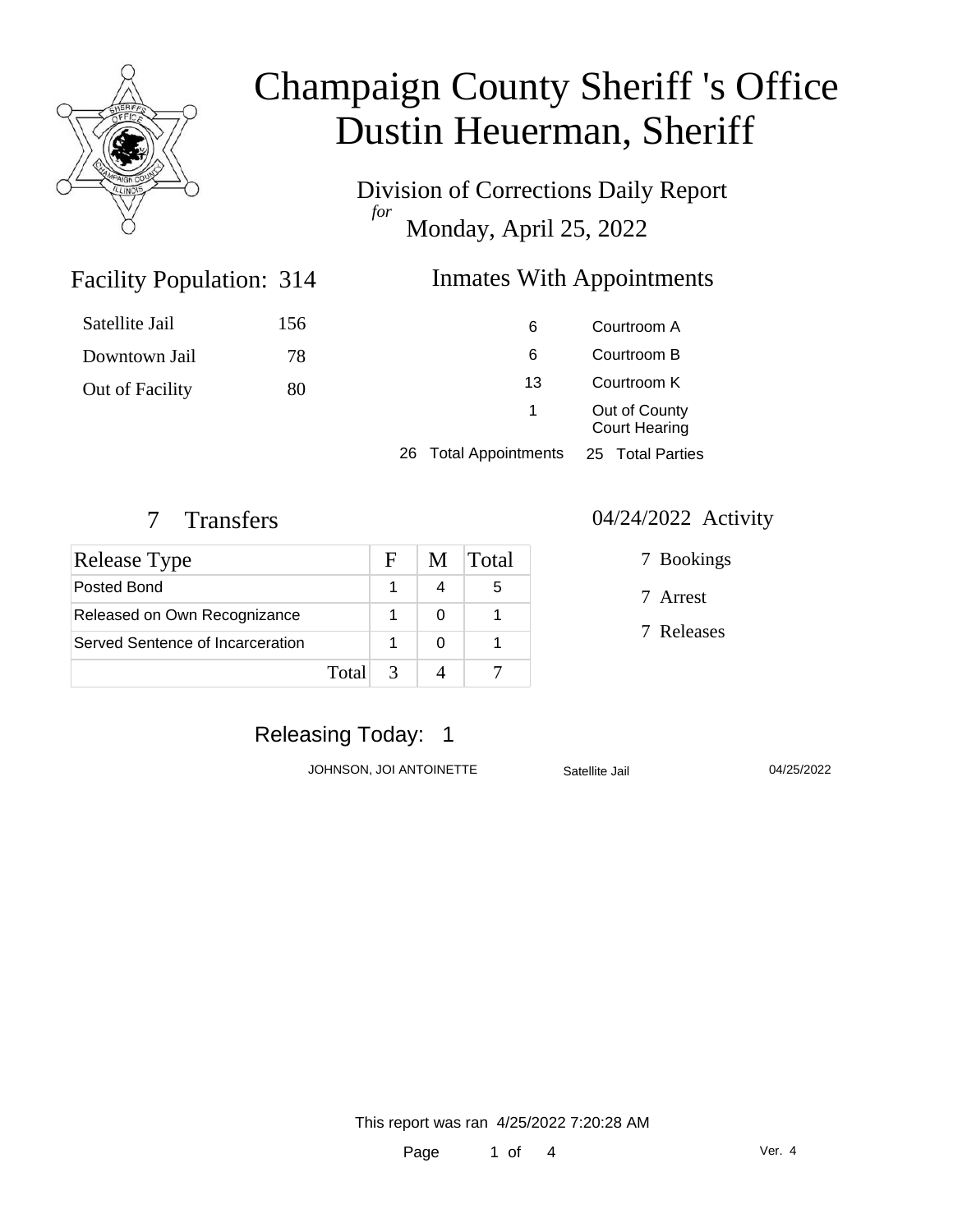

Division of Corrections Daily Report *for* Monday, April 25, 2022

#### Custody Status Count

- Civil Sentenced CCCC 1
- Electronic Home Dentention 11
	- Felony Arraignment 9
		- Felony Other 1
	- Felony Pre-Sentence 8
		- Felony Pre-Trial 233
	- Felony Pre-Trial DUI 5
	- Felony Sentenced CCSO 3
	- Felony Sentenced IDOC 21
		- Hold Sentenced IDOC 1
	- Misdemeanor Arraignment 3
		- Misdemeanor Pre-Trial 8
- Misdemeanor Sentenced CCSO 1
	- Petition to Revoke 2
	- Remanded to DHS 5
		- Traffic Pre-Trial 1
	- Traffic Sentenced CCSO 1
		- Total 314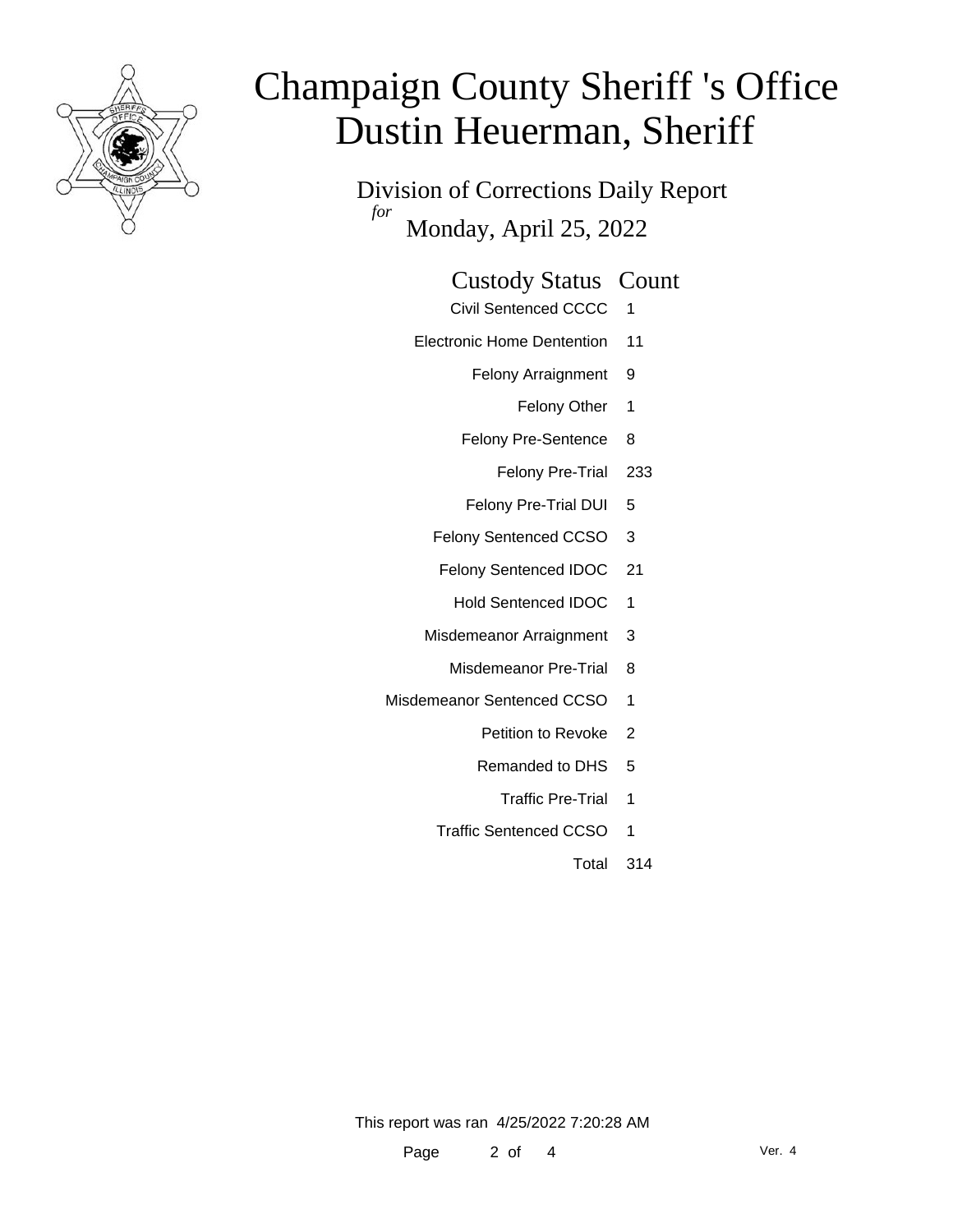

Division of Corrections Daily Report *for* Monday, April 25, 2022

### Inmates With Appointments

| <b>Jailing Party Name</b>                      | Location                       | Number of Records / Node |
|------------------------------------------------|--------------------------------|--------------------------|
| <b>BIALESCHKI, JONATHON MICHAEL</b>            | Courtroom K                    | 1 / Satellite Jail       |
| <b>BLISSIT, ANTHONY LATHEN</b>                 | Courtroom K                    | 1 / Satellite Jail       |
| <b>BURKE, TRAVIS PAUL</b>                      | Courtroom K                    | 1 / Satellite Jail       |
| CHAPPLE, MALIK BIANCO                          | Courtroom B                    | 1 / Satellite Jail       |
| <b>CLARK, AMY KANANI</b>                       | Courtroom B                    | 1 / Satellite Jail       |
| CONERLY, KIN JOSEPH                            | Courtroom B                    | 1 / Satellite Jail       |
| DANGERFIELD, AMANTAE ESSTAVION                 | Courtroom K                    | 1 / Satellite Jail       |
| DOMINGO-CASTANEDA, FRANCISCO                   | Courtroom B                    | 1 / Downtown Jail        |
| FOSTER, MATINEZ DUANE, Third                   | Courtroom K                    | 1 / Satellite Jail       |
| FREEMAN, ANGEL JANILA KAY                      | Courtroom B                    | 1 / Satellite Jail       |
| GASTON, DARNAZ DARNYELL                        | Courtroom K                    | 1 / Satellite Jail       |
| JACKSON, KENDRA ANTIONETTE                     | Courtroom K                    | 1 / Satellite Jail       |
| JOHNSON, JORDAN UJUAN                          | Courtroom K                    | 1 / Satellite Jail       |
| LACY, MALIK SHAKUR                             | Courtroom A                    | 1 / Satellite Jail       |
| LIVINGSTON, MASON RICHARD                      | Courtroom A                    | 1 / Downtown Jail        |
| MARSH, PAUL OLUFUNMILAYO                       | Courtroom A                    | 1 / Downtown Jail        |
| MARSHALL, JOVAN DANIEL                         | Courtroom K                    | 1 / Satellite Jail       |
| MATTHEWS, CHRISTIAN ANTHONY<br><b>FRANKLIN</b> | Courtroom K                    | 1 / Downtown Jail        |
| MYLES, JENTAVIOUS KENTRAIL                     | Courtroom K                    | 1 / Satellite Jail       |
| PETTIGREW, CAREY CORNITRIAS<br><b>DEOBLO</b>   | Out of County Court<br>Hearing | 1 / Downtown Jail        |
| PETTIGREW, MALCOME JAMIESON                    | Courtroom B                    | 1 / Satellite Jail       |
| SIMMONS, MICHAEL JAMAL                         | Courtroom A                    | 2 / Satellite Jail       |
| SINGLETON, CORRIE DERRELL                      | Courtroom A                    | 1 / Satellite Jail       |
| <b>WATSON, THOMAS RAY</b>                      | Courtroom K                    | 1 / Satellite Jail       |
| <b>WILLIAMS, HERMAN RASHAAD</b>                | Courtroom K                    | 1 / Satellite Jail       |

This report was ran 4/25/2022 7:20:28 AM